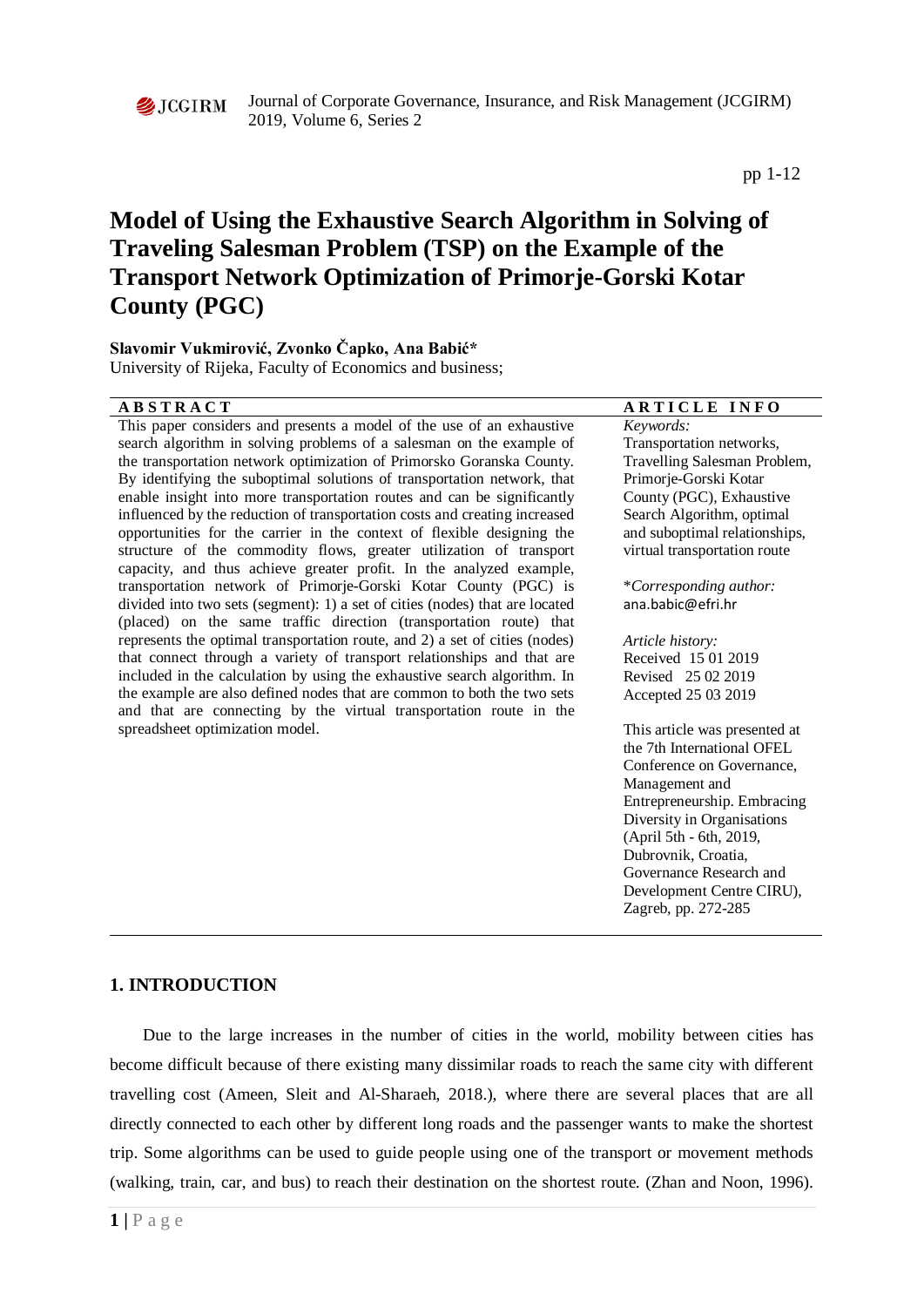The paper presents the use of Travelling Salesman Problem (TSP) model and a Exhaustive Search Algorithm on the example of the transport network of Urban agglomeration Rijeka. The flexibility and adaptability of transport networks can be achieved by optimizing the routes of movement of vehicles between one of the sources and multiple destinations in transport network. The most important operational decision related to optimizing transport network of Urban agglomeration Rijeka can be set the analogy according to that the number of calculated suboptimal solution. The basic criterion for selection of optimal transport relation is the distance between cities (trade transport centers). In cases of the same or similar distance, there is a possibility of dynamic selection of multiple transport relations for different periods of time, so, from the perspective of other relevant criteria, there can be one optimal relation for a certain period of time, and another optimal relation for other periods. The majority of existing software solutions allows calculation and insight into one optimal solution. Using visual and object methods in programming and modelling to form an algorithm of detailed search criteria can simulate models with more than one optimal solution for small scale patterns, with clear interpretation of the results, not only those in optimal value, but also those of approximately equal values and their deviation from the optimum. Finding a large number of optimal transport relations allows greater flexibility in making a multiobjective selection of optimal transport relation, especially over different periods of time (Vukmirović and Pupavac, 2013.).

## **2. METHODOLOGY**

### **2.1. Materials and Methods**

Methodological frame of use of Visual Basic as a development tool in the visual modelling of Exhaustive Search Algorithm in VBA for Excel can serve as an incentive in creating new highly sophisticated algorithms, which will enable us to compute optimal and suboptimal solutions of transport network (Vukmirović, Čičin-Šain and Host, 2015). In accordance with the problem of research is set the research hypothesis: The use of the exhaustive search algorithm in finding the suboptimal solutions, significantly affects on the transport network optimization, so that allows a reduction in transport and logistics transport cost and time, but also more flexible designing structure of the transport network, the greater utilization of transport capacity, thereby creating added value and achieve greater profits The paper is composed of six parts.

In the first part of this paper Introduction, the features of this work are presented. In the second part Traveling Salesman Problem Determinants there are considered theoretical background and determinants of Traveling Salesman Problem and Exhaustive Search Algorithm in the context of transport network optimization. In the third part The conceptual model of transportation network optimization on the example of Primorje-Gorski Kotar County (PGC), transport network is divided into two sets (segment): 1) a set of cities (nodes) that connect through a variety of transport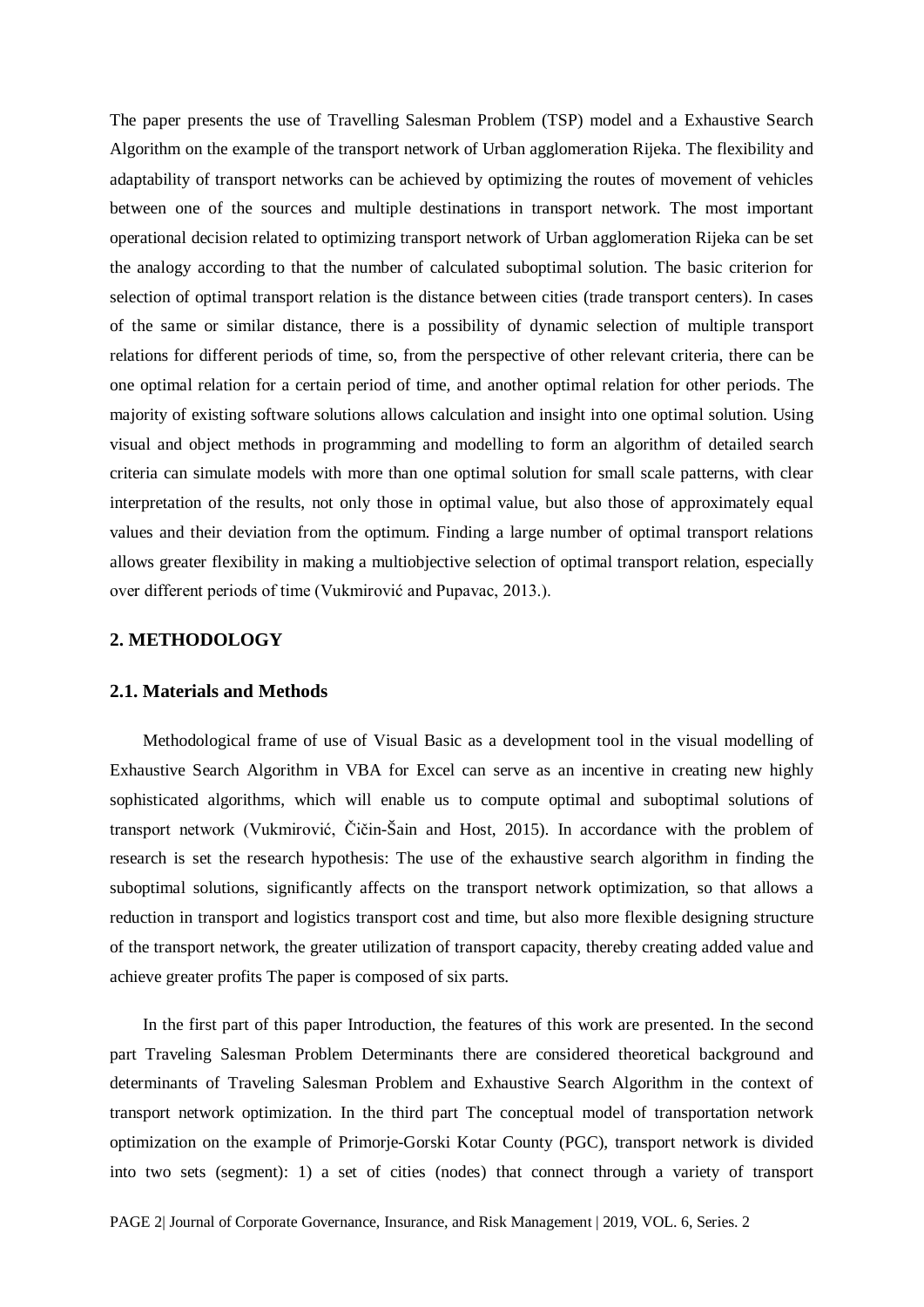relationships and that are included in the calculation of suboptimal solutions by using the exhaustive search algorithm and 2) a set of cities (nodes) that are located (placed) on the same traffic direction (transportation route). In the fourth part The method of exhaustive search algorithm in finding suboptimal solutions of transportation network, there are considered and presented the use and meaning of an exhaustive search algorithm, based on visual and object oriented methods of modeling and programming, in finding and visualization of suboptimal solutions on the level of choosing set of nodes (transport network segment). In the fifth part, The importance of the suboptimal solution of the transport problem on the example of PGC, there are considered and analyzed the effects of the suboptimal solutions. In the sixth part Conclusion, the synthesis of the whole work was presented and the most important results of the research were presented.

## **3. RESULTS**

#### **3.1. Traveling Salesman Problem Determinants**

The Travelling Salesman Problem (TSP) is an optimization problem used to find the shortest path to travel through the given number of cities. Travelling salesman problem states that given a number of cities N and the distance between the cities, the traveler has to travel through all the given cities exactly once and return to the same city from where he started and also the length of the path is minimized (Rao, A., Hegde, S. K., 2015).

The Travelling Salesman Problem (TSP) can be formulated as follows: to choose a pathway optimal by the given criterion. In this, optimality criterion is usually the minimal distance between towns or minimal travel expenses. Travelling salesman should visit a certain number of towns and return to the place of departure, so that they visit each town only once (Heizer & Render, 2004). The travelling salesman problem can be classified as Symmetric Travelling Salesman Problem (STSP), and Asymmetric Travelling Salesman Problem (ATSP). In STSP the distance between two cities is same in both the directions. In ATSP the distance between two cities is not same in both directions (Rao, A., Hegde, S. K., 2015).

The Travelling Salesman Problem (TSP) is one of the most studied problems in management science. Optimal approaches to solving Travelling Salesman Problems are based on mathematical programming. But in reality, most TSP problems are not solved optimally. When the problem is so large that an optimal solution is impossible to obtain, or when approximate solutions are good enough, heuristics are applied. Two commonly used heuristics for the Travelling Salesman Problem are the nearest neighbour procedure and the Clark and Wright savings heuristic (Heizer & Render, 2004).

In terms of combinatorial optimization, the Travelling Salesman Problem (TSP) can be formulated in the following way: Given a list of n cities C and distance dij from city i to city j; TSP, is

PAGE 3| Journal of Corporate Governance, Insurance, and Risk Management | 2019, VOL. 6, Series. 2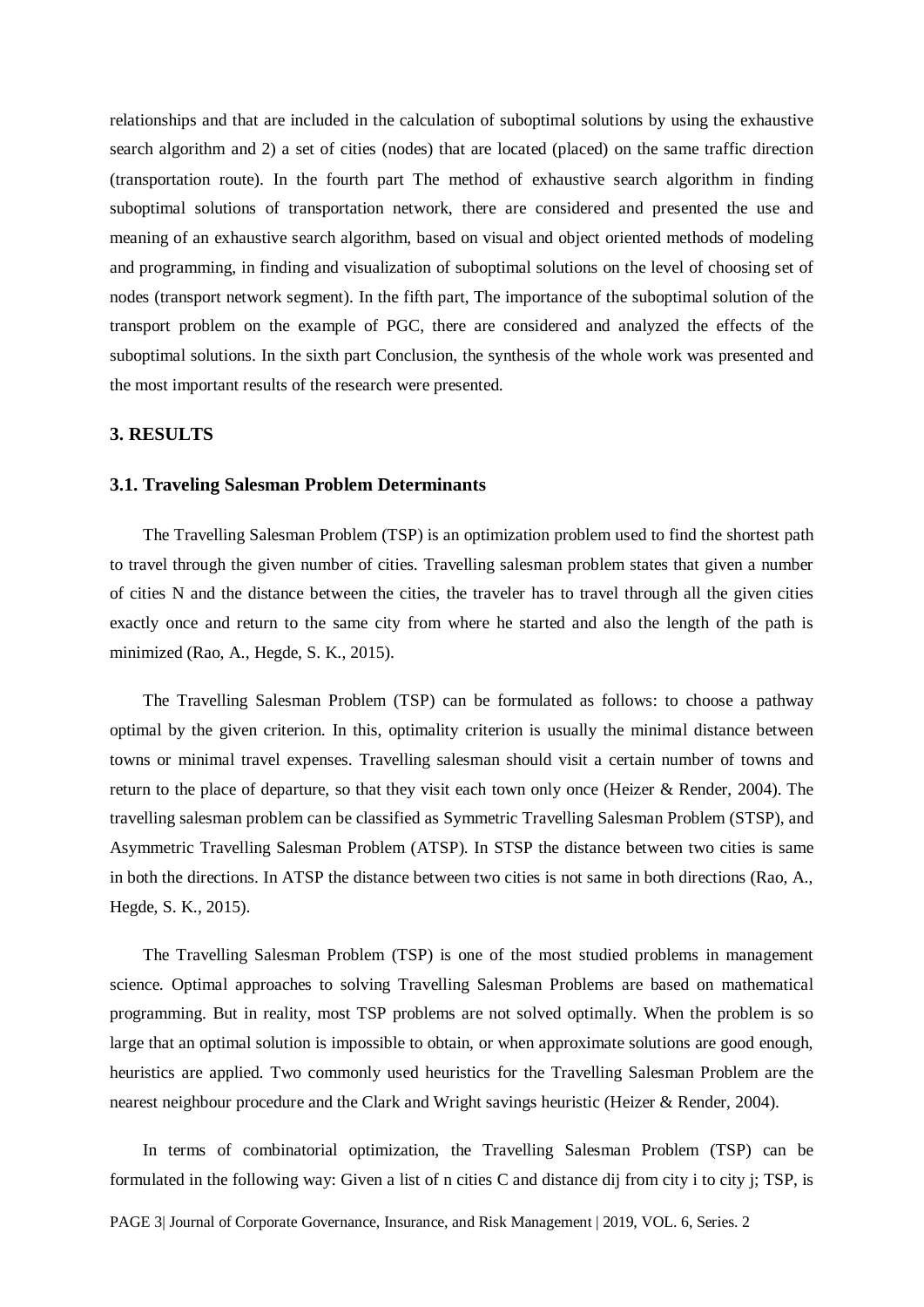to find the best possible way of visiting all the cities by visiting each city only once finding minimum total travel distance. In analogy to the above definition, the following formulations are valid: 1) Travel distance or distance between cities is symmetric: dij = dij (1) or asymmetric dij # dij (2); 2) Final list of cities is defined as incoming variable by the formula  $C = (c1 \dots cn)$ , while distance matrix containing distance between city ci and city cj for each pair i,j is defined by d(ci,cj); 3) Permutations or in other words all permuted relations that can be achieved for a given number of cities are computed as resulting variables. Permutations  $p(1)$ , ...,  $p(n)$  in the list 1, ..., n are calculated and compared to give the minimum sum (Abdoun, O., Abouchabaka, J., Tajani, C., 2012), (Vukmirović, Pupovac, 2013).

Exhaustive search algorithm, also known as brute force seach, is a very general problem-solving technique. In the Travelling Salesman Problem (TSP), every tour corresponds to a permutation of the cities. In a permutation problem every freasible solution can be specified as a total ordering of an underlying ground set (Fomin, F.V., Kratsch, D., 2010). The Exhaustive Search Algorithm enumerating all possible candidates for the solution (permutations) and checking whether each candidate satisfies the problem's statement. It is considered as approach to apply and is useful for solving small–size instances of a problem.

Table 1 reveals the exponential (factorial) growth of number of possible solutions in relation to the number of nodes in a logistics network. That Table realistically captures the travelling salesman problem complexity.*3.1. Subsection*

| Number of nodes (cities) | <b>Number of solutions (STSP)</b> | <b>Number of solutions (ATSP)</b> |
|--------------------------|-----------------------------------|-----------------------------------|
| 3                        |                                   | $\overline{2}$                    |
| $\overline{4}$           | 3                                 | 6                                 |
| 5                        | 12                                | 24                                |
| 6                        | 60                                | 120                               |
| $\overline{7}$           | 360                               | 720                               |
| 8                        | 2520                              | 5040                              |
| 9                        | 20160                             | 40320                             |
| 10                       | 181440                            | 362880                            |
| 15                       | 43.589.145.600                    | 87.178.290                        |
| 20                       | $6,082E+16$                       | $12,164E+16$                      |

*Table 1: Number of solutions with n cities* 

*Source: Abdoun, O., Abouchabaka, J., Tajani, C., 2012.*

# **3.1.1. The conceptual model of transport network optimization on the example of PrimorjeGorski Kotar County (PGC)**

PAGE 4| Journal of Corporate Governance, Insurance, and Risk Management | 2019, VOL. 6, Series. 2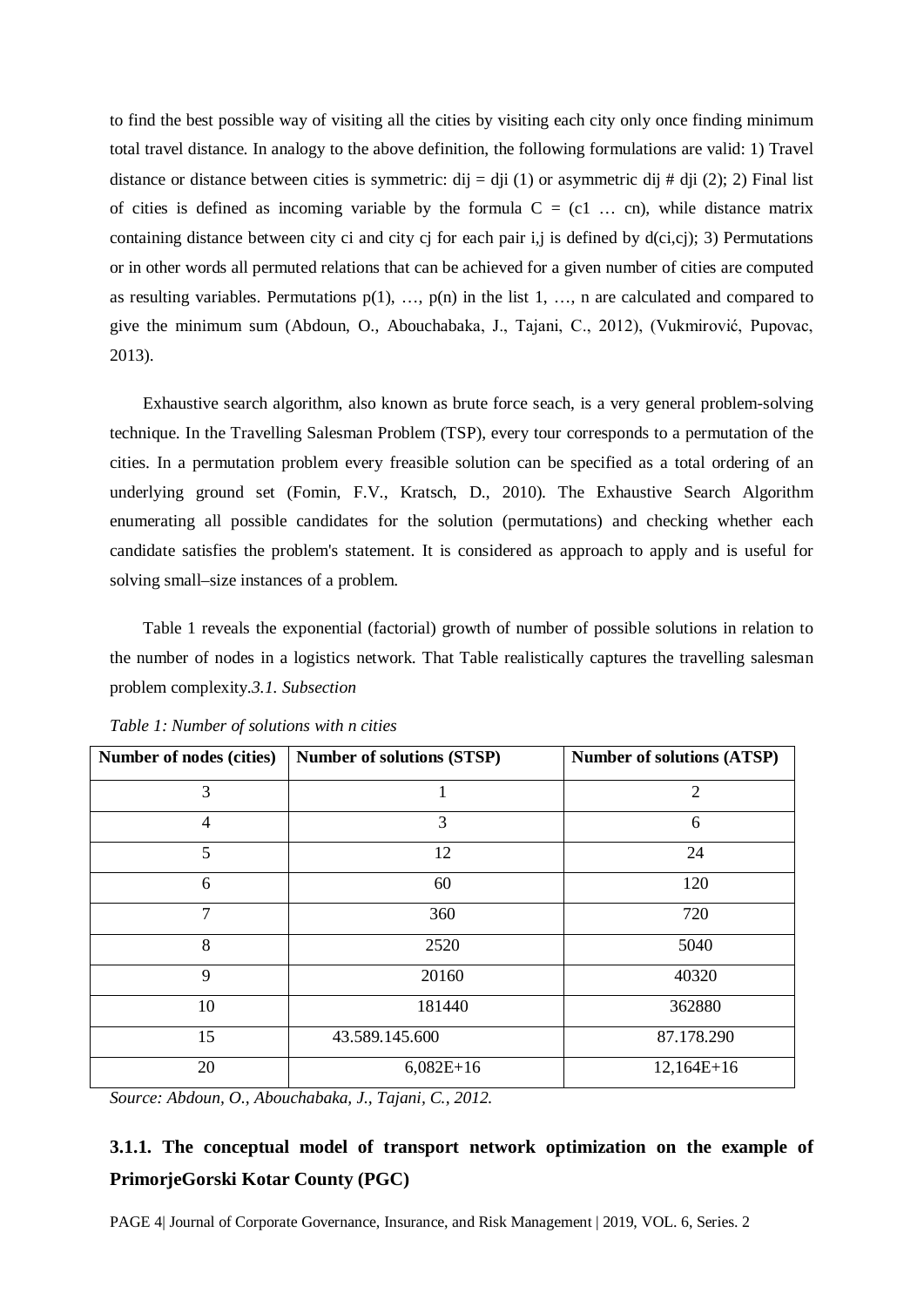A transportation network allows supplying of logistics centres of towns and cities, and municipalities, their subsystems and all logistics entities in Rijeka Urban Agglomeration. A key factor in designing an efficient transportation network to create an efficient system for goods distribution is the use of relevant information-communication technologies (ICT) and computer applications to determine optimal routing between the nodes (cities, municipalities, distribution centres, ports, terminals) as well as route planning. Table 2 shows distances between 17 cities and municipalities of PGC which had been determined by using Google Maps technology, a web mapping service developed by Google.

| No             | City                | Abb       |           |          |           |           |                |          |          |                | <b>Distances</b> |          |          |              |          |          |              |          |          |
|----------------|---------------------|-----------|-----------|----------|-----------|-----------|----------------|----------|----------|----------------|------------------|----------|----------|--------------|----------|----------|--------------|----------|----------|
| 1              | Rijeka              | RI        | $\Omega$  | 22       | 12        | 7         | 14             | 12       | 9        | 11             | 9                | 18       | 27       | 46           | 86       | 12       | 21           | 28       | 15       |
| $\overline{2}$ | Kraljevica          | KC        | 22        | $\Omega$ | 9         | 14        | 37             | 33       | 31       | 32             | 17               | 40       | 10       | 28           | 68       | 13       | 49           | 57       | 31       |
| 3              | Bakar               | <b>BA</b> | 12        | 9        | $\Omega$  | 9         | 27             | 23       | 20       | 22             | 9                | 29       | 18       | 40           | 79       | 5        | 39           | 47       | 15       |
| 4              | Kostrena            | KO        | 7         | 14       | 9         | $\Omega$  | 22             | 26       | 23       | 24             | 12               | 32       | 23       | 42           | 81       |          | 35           | 43       | 18       |
| 5              | Opatija             | OP        | 14        | 37       | 27        | 22        | $\overline{0}$ | 4        | 12       | 7              | 22               | 20       | 41       | 60           | 75       | 26       | 7            | 14       | 28       |
| 6              | Matulji             | MA        | 12        | 33       | 23        | 26        | 4              | $\Omega$ | 8        | 3              | 19               | 15       | 38       | 57           | 79       | 22       | 11           | 19       | 25       |
| 7              | Viškovo             | VI        | 9         | 31       | 20        | 23        | 12             | 8        | $\Omega$ | 5              | 16               | 10       | 34       | 53           | 87       | 19       | 19           | 26       | 11       |
| 8              | Kastav              | KA        | 11        | 32       | 22        | 24        | 7              | 3        | 5        | $\overline{0}$ | 18               | 13       | 36       | 55           | 82       | 21       | 14           | 22       | 14       |
| 9              | Čavle               | ČA        | 9         | 17       | 9         | 12        | 22             | 19       | 16       | 18             | $\mathbf{0}$     | 22       | 29       | 48           | 87       | 4        | 30           | 37       | 6        |
| 10             | Klana               | KL        | 18        | 40       | 29        | 32        | 20             | 15       | 10       | 13             | 22               | $\Omega$ | 44       | 63           | 97       | 27       | 29           | 36       | 16       |
| 11             | Omišali             | <b>OM</b> | 27        | 10       | 18        | 23        | 41             | 38       | 34       | 36             | 29               | 44       | $\Omega$ | 25           | 59       | 20       | 47           | 55       | 35       |
| 12             | Krk                 | <b>KR</b> | 46        | 28       | 40        | 42        | 60             | 57       | 53       | 55             | 48               | 63       | 25       | $\mathbf{0}$ | 33       | 39       | 65           | 74       | 54       |
| 13             | Cres                | CR        | 86        | 68       | 79        | 81        | 75             | 79       | 87       | 82             | 87               | 97       | 59       | 33           | $\Omega$ | 79       | 70           | 48       | 82       |
| 14             | Kukuljanovo         | KU        | 12        | 13       | 5         | 7         | 26             | 22       | 19       | 21             | $\overline{4}$   | 27       | 20       | 39           | 79       | $\Omega$ | 32           | 40       | 10       |
| 15             | Lovran              | LO        | 21        | 49       | 39        | 35        | 7              | 11       | 19       | 14             | 30               | 29       | 47       | 65           | 70       | 32       | $\mathbf{0}$ | 10       | 43       |
| 16             | Mošćenička<br>Draga | MO        | 28        | 57       | 47        | 43        | 14             | 19       | 26       | 22             | 37               | 36       | 55       | 74           | 48       | 40       | 10           | $\Omega$ | 50       |
| 17             | Jelenje             | JE        | 15        | 31       | 15        | 18        | 28             | 25       | 11       | 14             | 6                | 16       | 35       | 54           | 82       | 10       | 43           | 50       | $\Omega$ |
|                |                     |           | <b>RI</b> | KC       | <b>BA</b> | <b>KO</b> | OP             | MA       | VI       | KA             | ČA               | KL       | OМ       | <b>KR</b>    | CR       | KU       | LO           | мо       | JE       |

*Table 2. Distances between cities and municipalities of PGC* 

The value of optimal transport relation has been calculated by usage of programming language for mathematical modeling Xpress (Figure 1).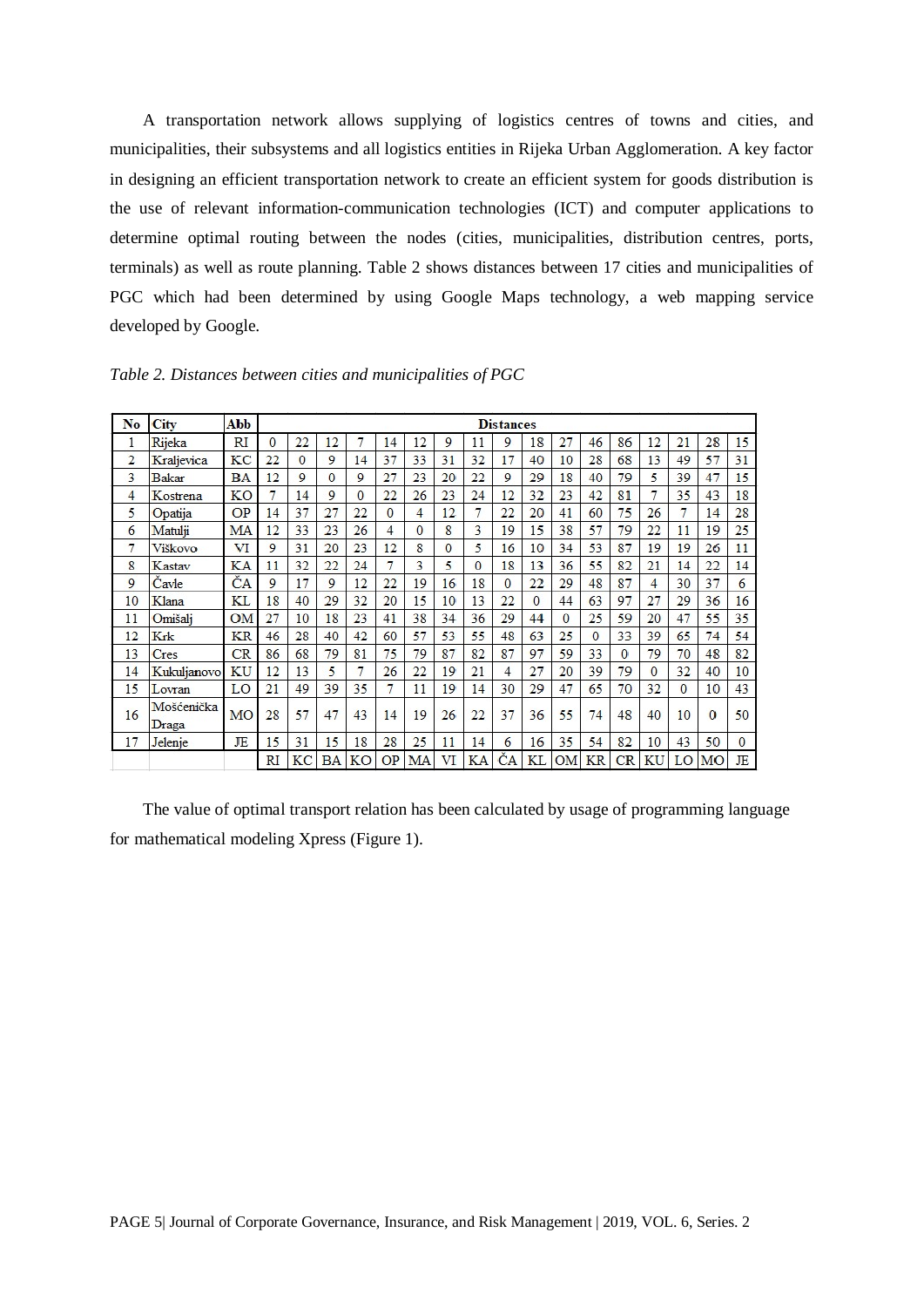*Figure 1: The value of optimal transport relation calculated by usage of program Xpress*

```
examples - FICO® Xpress Workbench
                        \bigoplustourpgz2.mos - \timesRun
                                              Command:
                                                           tourpgz2.mos
Mon Mar 11 2019 20:49:08 GMT+0100 (Central European Standard Time)
FICO Xpress Mosel 32-bit v4.8.4
 (c) Copyright Fair Isaac Corporation 2001-2019. All rights reserved
Compiling tourpgz2.mos with -g
Optimal solution found
                                   Ninf Nneg
                 Obj Value
                                 \mathsf{S}Sum Dual Inf Time
    Its
     52
                214,000000
                                 D
                                      \alpha\overline{a}.000000\OmegaDual solved problem
  52 simplex iterations in 0s
Running model
(1.364s) Total distance: 214
```
Kastav - Viskovo - Klana - Jelenje - Cavle - Rijeka - Kostrena - Kukuljanovo - Bakar -Kraljevica - Omisalj - Krk - Cres - Moscenicka - Lovran - Opatija - Matulji - Kastav

#### *Source: Author*

The conceptual model of transportation network optimization of Primorje-Gorski Kotar County (PGC), has designed in the function of finding the suboptimal solutions. On the map 1 is a graphical display of the optimal transport route and the conceptual model of the transportation network of PGC. In accordance with this concept transport network is divided into two sets (segment): 1) a set of cities (nodes) that connect through a variety of transport relationships and that are included in the calculation of suboptimal solutions by using the exhaustive search algorithm and 2) a set of cities (nodes) that are located (placed) on the same traffic direction (transportation route).

In the example are also defined nodes that are common to both the two sets (Kastav ad Bakar) and that are connecting by the virtual transportation route in the spreadsheet optimization model. In the table in map 1 are listed the names of cities and the abbbreviations, and in the right part is shown of the value of the optimal solutions and configurations (direction) of the optimal transport route. With the optimal solution, on the map 1. are shown the possible suboptimal solutions og transport network. In the upper part of the map is a graphical selected set of cities (nodes) that connect through a variety of transport relationships and that are included in the calculation of suboptimal solutions. Arrows indicate connections between cities (nodes) in the transport network, where the solid line indicates the optimum transportation route, and dashed line indicate the possible suboptimal transport routes.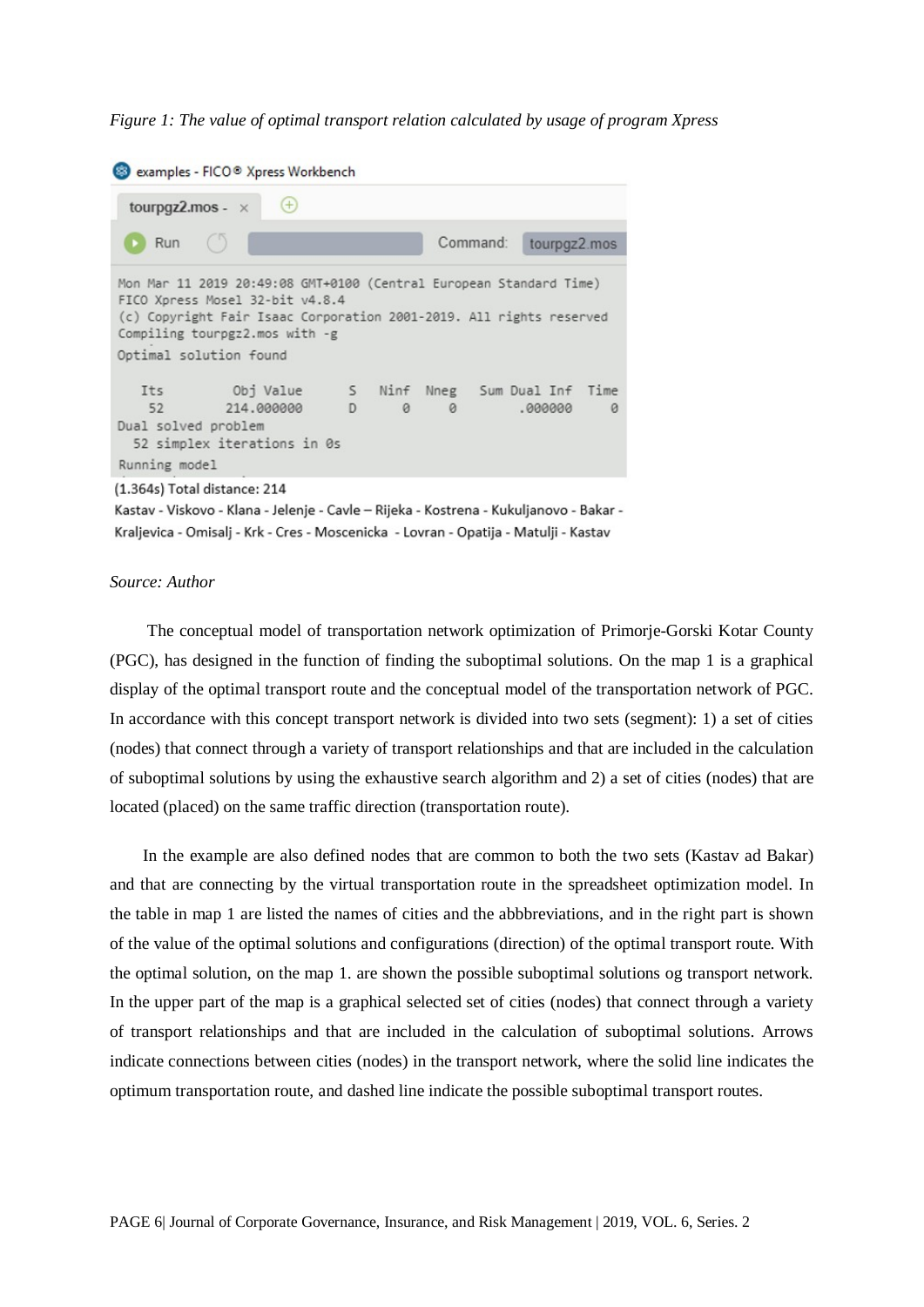

*Figure 2: The conceptual model of transport network optimization of PGC* 

*Source: Author*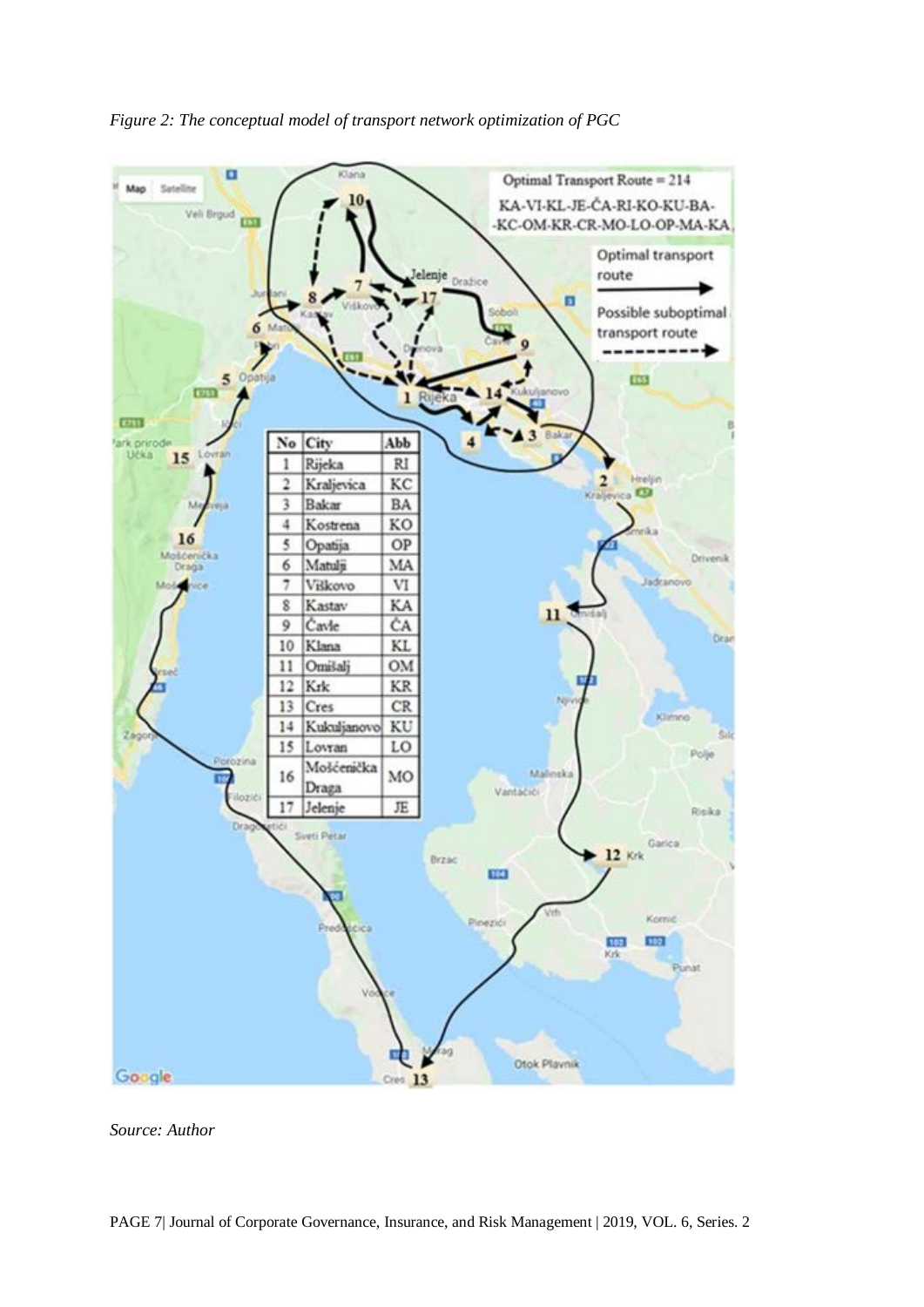## **3.1.2. The method of exhaustive search algorithm in finding suboptimal solutions of transportation network**

In the transport network optimization of PGC, Exhaustive Search Algorithm built in Visual Basic has been used. Object-oriented programming in Visual Basic has been used to build and visualize Exhaustive Search Algorithm to calculate one or multiple optimal transportation routes. Cities included in the calculation of the transportation network belong to the set of nodes S1 that is explained in the previous chapter and shown on map 1.

Table 3 contains travelling salesman problem (TSP) results in the given example. The results have been calculated by program Visual Basic in Excel spreadsheet interface (VBA for Excel), created by the authors of this work. It can be seen from the Table 3, that 40,320 possible transport routes (relations) have been computed with the minimum route length having 65 km.

| и     | Α | B  | С  | D  | Ε  | F            | G              | н  |   | J   | Κ            |                                      | M        | Ν            | $\circ$      | P              | Q            | R                         | S            |           | U         | V |
|-------|---|----|----|----|----|--------------|----------------|----|---|-----|--------------|--------------------------------------|----------|--------------|--------------|----------------|--------------|---------------------------|--------------|-----------|-----------|---|
|       | 8 | 7  | 10 | 17 | 9  | 1            | 4              | 14 | 3 | 65  | $\Omega$     | 12                                   | 9        | 20           | $\mathbf{0}$ | 9              | 29           | 5                         | 15           | 3         | <b>BA</b> |   |
| 2     | 3 | 14 | 4  | 1  | 9  | 17           | 10             |    | 8 | 65  | 12           | 0                                    | 7        | 9            | 11           | 9              | 18           | 12                        | 15           | ı         | RI        |   |
| 3     | 3 | 1  | 4  | 14 | 9  | 17           | 10             | 7  | 8 | 67  | 9            | 7                                    | $\Omega$ | 23           | 24           | 12             | 32           | 7                         | 18           | 4         | KO        |   |
| 4     | 8 | 7  | 10 | 17 | 9  | 14           | $\overline{4}$ |    | 3 | 67  | 20           | 9                                    | 23       | $\mathbf{0}$ | 5            | 16             | 10           | 19                        | 11           | 7         | VI        |   |
| 5     | 8 | 10 | 7  | 17 | 9  | $\mathbf{1}$ | 4              | 14 | 3 | 68  | $\mathbf{0}$ | 11                                   | 24       | 5            | $\bf{0}$     | 18             | 13           | 21                        | 14           | 8         | KA        |   |
| 6     | 3 | 14 | 4  | 1  | 9  | 17           | 7              | 10 | 8 | 68  | 9            | 9                                    | 12       | 16           | 18           | $\Omega$       | 22           | 4                         | 6            | 9         | ČA        |   |
|       | 8 | 7  | 10 | 17 | 9  | 14           | 1              | 4  | 3 | 69  | 29           | 18                                   | 32       | 10           | 13           | 22             | $\mathbf{0}$ | 27                        | 16           | 10        | KL        |   |
| 8     | 3 | 4  | 1  | 14 | 9  | 17           | 10             |    | 8 | 69  | 5            | 12                                   | 7        | 19           | 21           | $\overline{4}$ | 27           | $\mathbf{0}$              | 10           | 14        | KU        |   |
| 9     | 3 | 1  | 4  | 14 | 9  | 17           | 7              | 10 | 8 | 70  | 15           | 15                                   | 18       | 11           | 14           | 6              | 16           | 10                        | $\mathbf{0}$ | 17        | <b>JE</b> |   |
| 10    | 8 | 7  | 10 | 17 | 14 | 9            | 1              | 4  | 3 | 70  | 3            | ı                                    | 4        | 7            | 8            | 9              | 10           | 14                        | 17           |           |           |   |
| 11    | 8 | 10 | 7  | 17 | 9  | 14           | 4              | 1  | 3 | 70  | <b>BA</b>    | RI                                   | KO       | <b>VI</b>    |              | KA ČA          | <b>KL</b>    | KU                        | JE           |           |           |   |
| 12    | 3 | 4  | 1  | 9  | 14 | 17           | 10             |    | 8 | 70  |              |                                      |          |              |              |                |              |                           |              |           |           |   |
| 13    | 8 | 10 | 7  | 1  | 4  | 14           | 9              | 17 | 3 | 71  |              | <b>Optimal transport relation</b>    |          |              |              |                |              |                           |              |           |           |   |
| 14    | 8 | 10 | 7  | 1  | 4  | 14           | 17             | 9  | 3 | 71  |              | KA                                   |          |              |              |                |              | VI KL JE ČA RI KO KU BA   |              |           |           |   |
| 15    | 3 | 17 | 9  | 14 | 4  | 1            | 7              | 10 | 8 | 71  |              | 8                                    | 7        | 10           | 17           | 9              | 1            | 4                         | 14           | 3         |           |   |
| 16    | 3 | 9  | 17 | 14 | 4  | 1            | 7              | 10 | 8 | 71  |              |                                      | 5        |              |              |                |              | $+10$ +16 +6 +9 +7 +7 +5  |              |           | $= 65$    |   |
| 17    | 8 | 1  | 7  | 10 | 17 | 9            | 14             | 4  | 3 | 72  |              |                                      |          |              |              |                |              |                           |              |           |           |   |
| 18    | 8 | 10 | 7  | 17 | 9  | 14           | 1              | 4  | 3 | 72  |              | <b>Suboptimal transport relation</b> |          |              |              |                |              |                           |              |           |           |   |
| 19    | 8 | 10 | 7  | 1  | 4  | 17           | 9              | 14 | 3 | 72  |              | KA                                   |          |              |              |                |              | VI KL JE ČA KU KO RI      |              | <b>BA</b> |           |   |
| 20    | 8 | 10 | 7  | 1  | 4  | 9            | 17             | 14 | 3 | 72  |              | 8                                    | 7        | 10           | 17           | 9              | 14           | 4                         |              | 3         |           |   |
| 21    | 8 | 7  | 10 | 1  | 4  | 14           | 17             | 9  | 3 | 72  |              |                                      |          |              |              |                |              | $+10$ +16 +6 +4 +7 +7 +12 |              |           | $= 67$    |   |
| 22    | 8 | 7  | 10 | 1  | 4  | 14           | 9              | 17 | 3 | 72  |              |                                      |          |              |              |                |              |                           |              |           |           |   |
| 40319 | 3 | 10 | 4  | 17 | 1  | 14           | 8              | 9  | 7 | 181 |              |                                      |          |              |              |                |              |                           |              |           |           |   |
| 40320 | 3 | 10 | 4  | 17 | 1  | 9            | 8              | 14 | 7 | 181 |              |                                      |          |              |              |                |              |                           |              |           |           |   |
| 10001 |   |    |    |    |    |              |                |    |   |     |              |                                      |          |              |              |                |              |                           |              |           |           |   |

*Table 3: Solution of transport network in program Visual Basic for Excel* 

### *Source: Authors*

Table 4 reveals the suboptimal transportation routes having values within an acceptable tolerance of 3% as compared to the best optimal value, or minimum route length as calculated. In Table 4 in the column No the same ordinal numbers indicate the relations that are symmetrical. From the table it is seen that the relation No 1 is optimal, and the other relations (from 2 to 10) are suboptimal relations.

PAGE 8| Journal of Corporate Governance, Insurance, and Risk Management | 2019, VOL. 6, Series. 2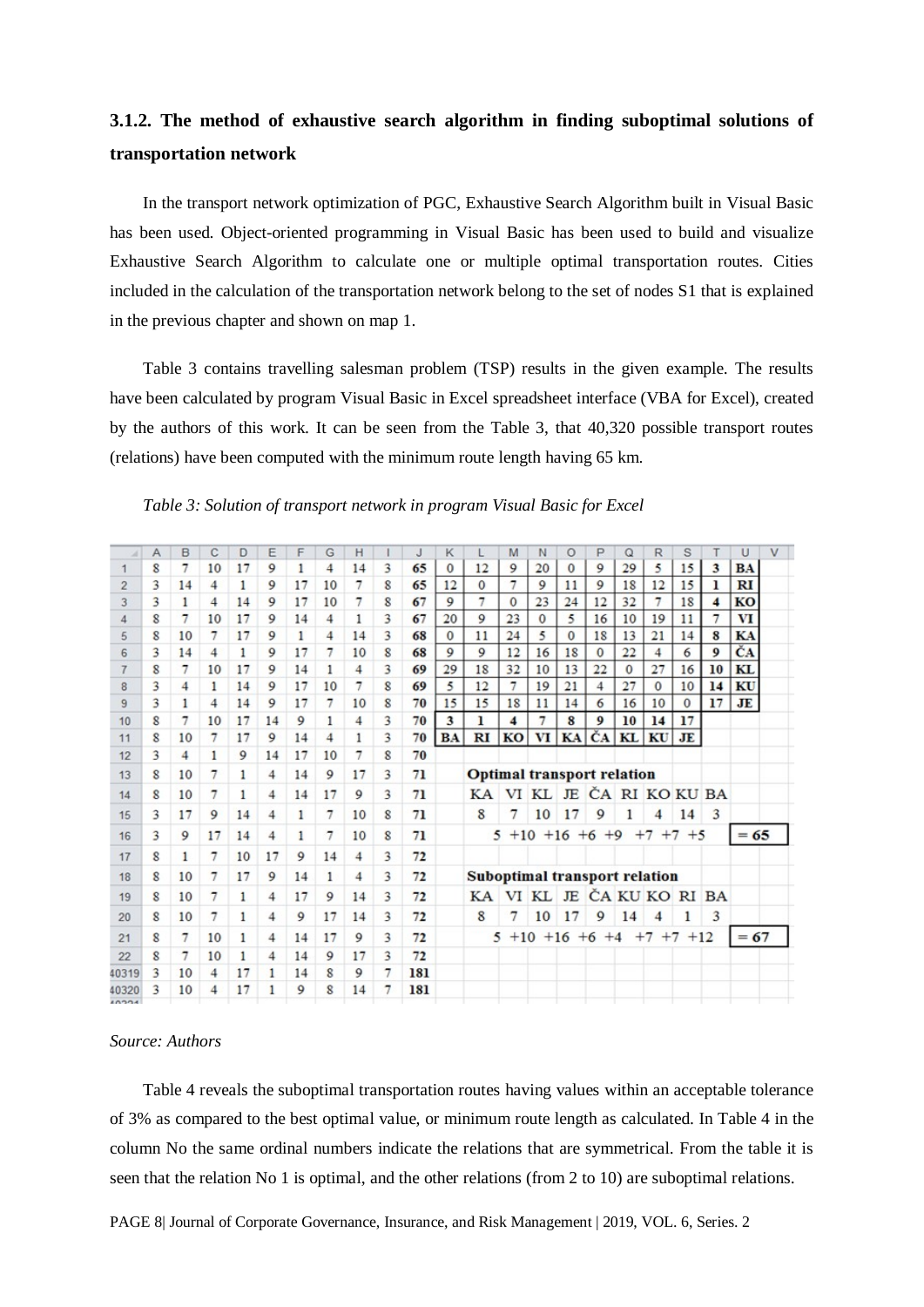| No.            |    |                |           |                |                   |           |           | <b>Optimal and suboptimal transport routes</b> |           |           |                |           |           |    |                   |    |           |    |               |           |     |             |    |
|----------------|----|----------------|-----------|----------------|-------------------|-----------|-----------|------------------------------------------------|-----------|-----------|----------------|-----------|-----------|----|-------------------|----|-----------|----|---------------|-----------|-----|-------------|----|
|                |    |                |           |                | Set of Nodes - S1 |           |           |                                                |           |           |                |           |           |    | Set of Nodes - S2 |    |           |    |               | $SI + S2$ |     | Length Tol. |    |
| 1              | 8  |                | 10        | 17             | 9                 |           | 4         | 14                                             | 3         | 3         | 2              | 11        | 12        | 13 | 16                | 15 | 5         | 6  | 8             | 65        | 149 | 214         | 0% |
|                | KA | VI             | KL        | JE             | ČA                | <b>RI</b> | <b>KO</b> | KU                                             | <b>BA</b> | <b>BA</b> | KC             | <b>OM</b> | <b>KR</b> | CR | MO                | LO | OP        | MA | KA            |           |     |             |    |
| $\overline{2}$ | 8  | 7              | 10        | 17             | 9                 | 14        | 4         | $\mathbf{1}$                                   | 3         | 3         | $\overline{2}$ | 11        | 12        | 13 | 16                | 15 | 5         | 6  | 8             | 67        | 149 | 216         | 1% |
|                | KA | VI             | <b>KL</b> | JE             | ČA                | KU        | <b>KO</b> | RI                                             | <b>BA</b> | <b>BA</b> | KC             | OM        | <b>KR</b> | CR | MO                | LO | OP        | MA | KA            |           |     |             |    |
|                | 8  | 10             | 7         | 17             | 9                 | 1         | 4         | 14                                             | 3         | 3         | $\overline{2}$ | 11        | 12        | 13 | 16                | 15 | 5         | 6  | 8             |           |     |             |    |
| 3              | KA | KL             | VI        | JE             | ČA                | RI        | <b>KO</b> | KU                                             | <b>BA</b> | <b>BA</b> | KC             | <b>OM</b> | <b>KR</b> | CR | MO                | LO | OP        | MA | KA            | 68        | 149 | 217         | 1% |
|                |    |                |           |                |                   |           |           |                                                |           |           |                |           |           |    |                   |    |           |    |               |           |     |             |    |
| 4              | 8  | $\overline{7}$ | 10        | 17             | 9                 | 14        | 1         | $\overline{4}$                                 | 3         | 3         | $\overline{2}$ | 11        | 12        | 13 | 16                | 15 | 5         | 6  | 8<br>69<br>KA |           | 149 | 218         | 2% |
|                | KA | VI             | KL        | JE             | ČA                | KU        | RI        | <b>KO</b>                                      | <b>BA</b> | <b>BA</b> | KC             | <b>OM</b> | <b>KR</b> | CR | MO                | LO | <b>OP</b> | MA |               |           |     |             |    |
|                | 8  | 7              | 10        | 17             | 14                | 9         | 1         | $\overline{4}$                                 | 3         | 3         | $\overline{2}$ | 11        | 12        | 13 | 16                | 15 | 5         | 6  | 8             |           |     |             |    |
| 5              | KA | VI             | KL        | JE             | KU                | ČA        | RI        | <b>KO</b>                                      | <b>BA</b> | <b>BA</b> | KC             | <b>OM</b> | <b>KR</b> | CR | MO                | LO | OP        | MA | KA            | 70        | 149 | 219         | 2% |
|                |    |                |           |                |                   |           |           |                                                |           |           |                |           |           |    |                   |    |           |    |               |           |     |             |    |
| 6              | 8  | 10             | 7         | 17             | 9                 | 14        | 4         | 1                                              | 3         | 3         | $\overline{2}$ | 11        | 12        | 13 | 16                | 15 | 5         | 6  | 8             | 70        | 149 | 219         | 2% |
|                | KA | <b>KL</b>      | VI        | JE             | ČA                | KU        | <b>KO</b> | RI                                             | <b>BA</b> | <b>BA</b> | KC             | <b>OM</b> | <b>KR</b> | CR | MO                | LO | OP        | MA | KA            |           |     |             |    |
| $\overline{7}$ | 8  | 10             |           | 1              | 4                 | 14        | 9         | 17                                             | 3         | 3         | $\overline{2}$ | 11        | 12        | 13 | 16                | 15 | 5         | 6  | 8             | 71        |     |             |    |
|                | KA | <b>KL</b>      | VI        | R <sub>I</sub> | <b>KO</b>         | KU        | ČA        | JE                                             | <b>BA</b> | <b>BA</b> | KC             | OM        | <b>KR</b> | CR | MO                | LO | OP        | MA | KA            |           | 149 | 220         | 3% |
|                | 8  | 10             | 7         | 1              | $\overline{4}$    | 14        | 17        | 9                                              | 3         | 3         | $\overline{2}$ | 11        | 12        | 13 | 16                | 15 | 5         | 6  | 8             |           |     |             |    |
| 8              | KA | KL             | VI        | R <sub>I</sub> | KO                | KU        | JE        | ČA                                             | <b>BA</b> | <b>BA</b> | KC             | <b>OM</b> | <b>KR</b> | CR | MO                | LO | OP        | MA | KA            | 71        | 149 | 220         | 3% |
|                |    |                |           |                |                   |           |           |                                                |           |           |                |           |           |    |                   |    |           |    |               |           |     |             |    |
| 9              | 8  | $\mathbf{1}$   |           | 10             | 17                | 9         | 14        | $\overline{4}$                                 | 3         | 3         | $\overline{2}$ | 11        | 12        | 13 | 16                | 15 | 5         | 6  | 8             | 72        | 149 | 221         | 3% |
|                | KA | <b>RI</b>      | VI        | <b>KL</b>      | JE                | ČA        | KU        | KO                                             | <b>BA</b> | <b>BA</b> | KC             | <b>OM</b> | KR        | CR | MO                | LO | OP        | MA | KA            |           |     |             |    |
|                | 8  | 10             |           | 17             | 9                 | 14        | 1         | $\overline{4}$                                 | 3         | 3         | $\overline{2}$ | 11        | 12        | 13 | 16                | 15 | 5         | 6  | 8             |           |     |             |    |
| 10             | KA | KL             | VI        | JE             | ČA                | KU        | <b>RI</b> | <b>KO</b>                                      | <b>BA</b> | <b>BA</b> | KC             | <b>OM</b> | <b>KR</b> | CR | MO                | LO | OP        | MA | KA            | 72        | 149 | 221         | 3% |
|                |    |                |           |                |                   |           |           |                                                |           |           |                |           |           |    |                   |    |           |    |               |           |     |             |    |

*Table 4: Optimal and suboptimal transportation routes*

#### *Source: Authors*

By comparision of optimal solution generated by exhaustive search algorithm, shown in table 4. (the line No 1, the column Length) and optimal solution generated by program for mathematical modelling Xpress (Figure 1), we can see that the results match.

## **3.1.3. The importance of the suboptimal solution of the transport problem on the example of PGC**

The reader should understand the differences between optimal and suboptimal solutions and when one is required or more desirable than the other. If the problem is not continuous, as in a job-shop where persons are assigned to do different jobs on a job to job basis, a suboptimal solution is perhaps more desirable because it can be obtained much more cheaply and quickly. At this point, it should be noted that anyone can obtain a suboptimal solution. The Traveling Salesman Problem (TSP) is a problem which requires an optimal solution, especially if the route is to be used several times. In general, if the solution is to be applied only once, a suboptimal solution will be adequate and a very close to optimal solution may be even more desirable than the optimal solution (Gregory, 1970).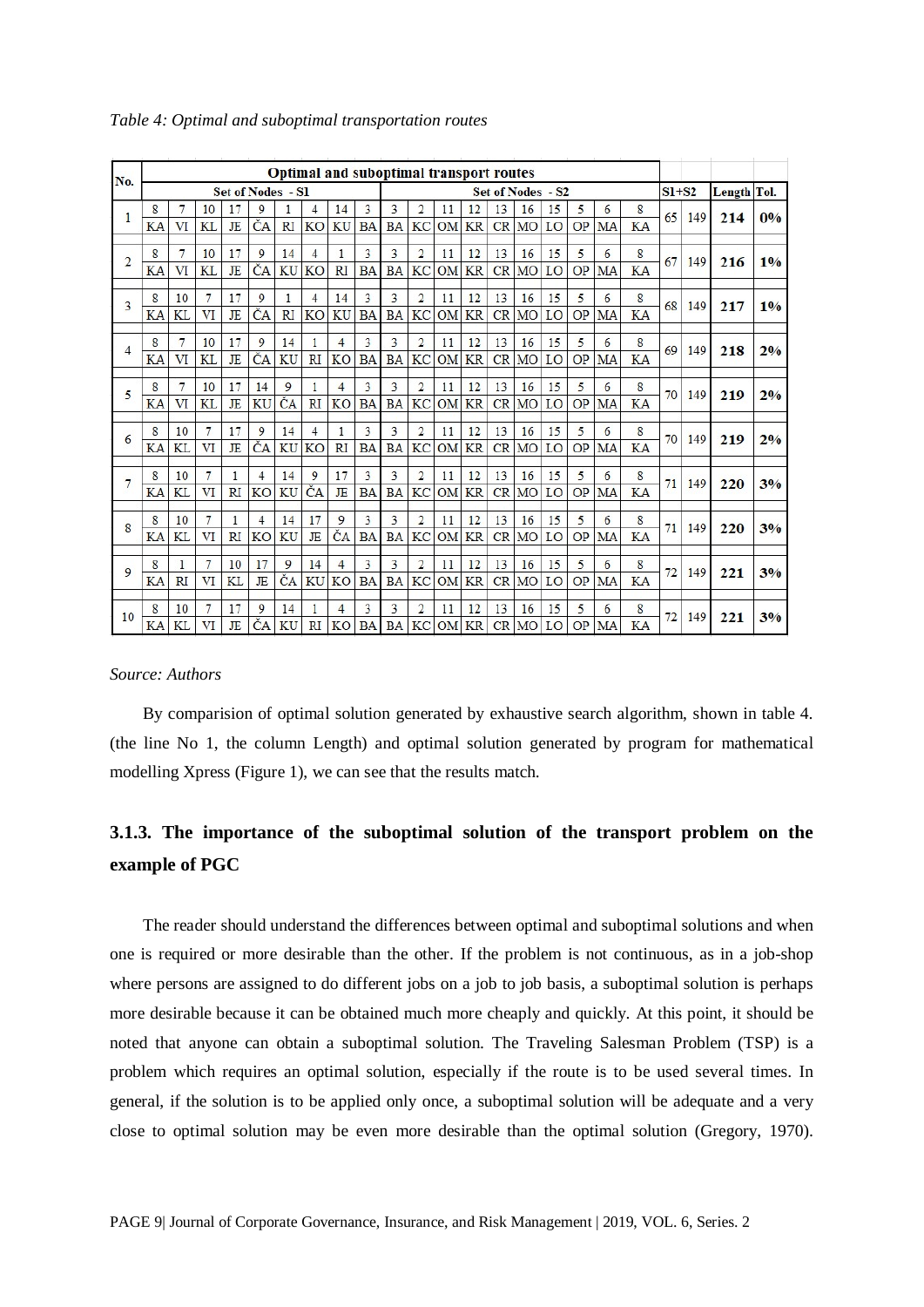Sequential insertion with possible requests for variable quotes to all trucks and to all routes potentially produces suboptimal solutions (Greenwood. 2009.)

In the described example of the transport network optimization of PGZ, the criterion (factor) of optimization is the minimum length of the transport relation. Considering the more optimal solutions within a given deviation interval, it is possible to parse and analyze the synergy of all relevant factors that determine the best (optimal) or set of best solutions.

By comparing the optimal solution to map 2 and the suboptimal solution to the map 3. can be seen the change of order of cities (nodes) in the tranport network segment (S1) of PGC. Map 2 is the graphical display of the optimal transportation route (No. 1 in Table 4) having the minimal length. Map 3 is the graphical display of the suboptimal transportation route No. 2 in Table 4 of PGC. The suboptimal solution to Map 3 corresponds to the solution under No. 2 shown in Table 4.

In the upper-right part of the map 2. and map 3. there are display the transport routes, the values of the length of the transportation routes and estimated time of drive. Side-by-side analysis of the above values can be seen that from the position of the length of the relationship, the most favorable is the first relation shown in map 2. Estimated time from the position of driving, the more favourable it is conveying the relationships shown in map 3.



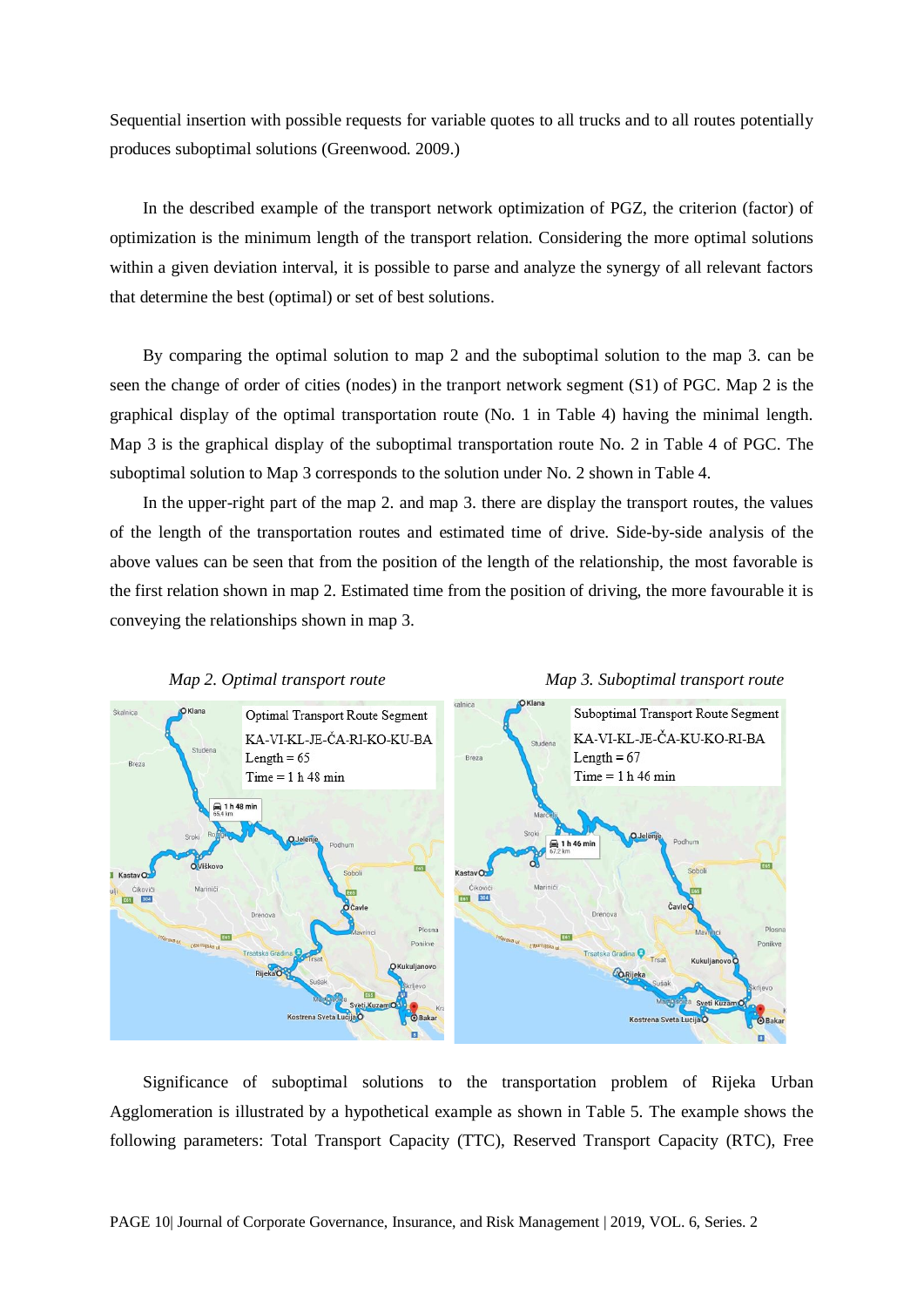Transport Capacity (FTC), Loading Cargo Units (Inputs), Fixed Quote of Loading (Input1), Variable Quote of Loading (Input2) and Load Capacity Utilization (LCU).

|                | <b>Route</b> 1       | Route 2 |                      |
|----------------|----------------------|---------|----------------------|
|                | <b>Destination 1</b> | Origin  | <b>Destination 2</b> |
|                | <b>Rijeka</b>        |         | Čavle → Kukuljanovo  |
| <b>TTC</b>     | 2000                 | 2000    | 2000                 |
| <b>RTC</b>     | 1400                 | 1000    | 1800                 |
| <b>FTC</b>     | 600                  | 1000    | 200                  |
| LCU            | 70%                  |         | 90%                  |
| <b>Input 1</b> | 400                  |         | 400                  |
| <b>Input 2</b> |                      |         | 400                  |
| Input          | 400                  |         | 800                  |

*Table 5: Comparison of two transportation routes and suboptimal solution on the example of Urban agglomeration Rijeka*

#### *Source: Authors*

The table shows a comparison of the two transportation routes: Route 1 (Čavle - Rijeka) and Route 2 (Čavle – Kukuljanovo). Scheme 1 reveals that Route 1 is the optimal solution of the total transportation route of PGC, while Scheme 2 suggests that Route 2 is a suboptimal solution. In the example, as shown in Table 1, Load Capacity Utilization (LCU) is analyzed. The origin is Čavle, and potential destinations are Rijeka (Route 1) and Kukuljanovo (Route 2). The data in the origin column (Čavle) are values for TTC, RTC, and FTC, whereas the data in the destination columns (1 and 2) are values of the fixed and variable quotes of loadings, transported along Route 1 and Route 2.

The table reveals that the fixed quotes of loadings (Input1) that are loaded at the origin (Čavle) are equal for both routes. The variable quotes are different, with the quote for Route 1 (Čavle - Rijeka) being equal to 0, and the quote for Route 2 (Čavle - Kukuljanovo) is 400. Choosing Route 2 increases the load capacity utilization (LCU). The table shows that the value of LCU on Route 1 equals 70%, and LCU on Route 2 is equal to 90%.

## **4. CONCLUSIONS AND IMPLICATIONS**

## **4.1. Discussion and conclusion**

The paper considered the use of the exhaustive search algorithm, in identifying and finding the optimal and suboptimal solutions of the transportation network on the example of PGC. Authors should discuss the results and how they can be interpreted in perspective of previous studies and of the working hypotheses. The findings and their implications should be discussed in the broadest context possible. Future research directions may also be highlighted. The method of exhaustive search algorithm based on visual and object oriented methods of modeling and programming, enables